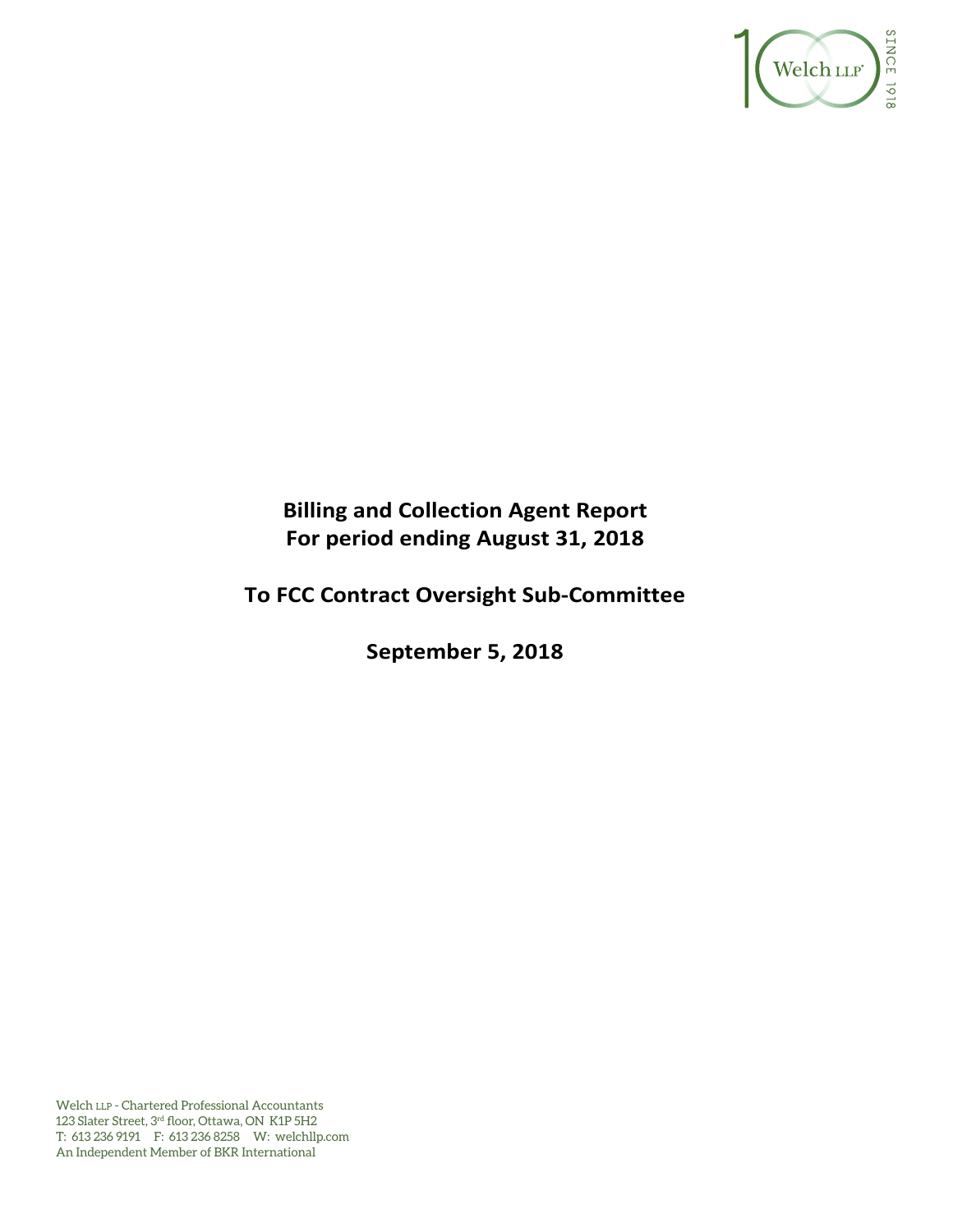# **NANPA FUND STATEMENT OF FINANCIAL POSITION August 31, 2018**

#### **Assets**

| Cash in bank                                     |          | \$. | 2,184,109  |  |  |  |  |  |
|--------------------------------------------------|----------|-----|------------|--|--|--|--|--|
| Receivables                                      |          |     |            |  |  |  |  |  |
| Receivable from US Carriers                      | 161,602  |     |            |  |  |  |  |  |
| Receivable from Canada                           |          |     |            |  |  |  |  |  |
| Receivable from Caribbean countries              | 5,518    |     |            |  |  |  |  |  |
| Receivables forwarded to Treasury for collection | 77,663   |     |            |  |  |  |  |  |
| Allowance for uncollectible accounts             | (86,000) |     | 158,783    |  |  |  |  |  |
| <b>Total assets</b>                              |          |     | 2,342,892  |  |  |  |  |  |
| Less: Accrued liabilities                        |          |     |            |  |  |  |  |  |
| Welch LLP                                        | 28,400   |     |            |  |  |  |  |  |
| <b>NEUSTAR Pooling 1K Block</b>                  | 256,066  |     |            |  |  |  |  |  |
| <b>NEUSTAR NANP Administration</b>               | 188,383  |     |            |  |  |  |  |  |
| Data Collection Agent - USAC                     | 6,237    |     |            |  |  |  |  |  |
| Treasury Deposits - see note below               | 706      |     | (479, 792) |  |  |  |  |  |
| <b>Fund balance</b>                              |          |     | 1,863,100  |  |  |  |  |  |

The budget and contribution factor for funding year 2018/19 was approved by the FCC on July 27, 2018.

Treasury Deposits are receipts from Treasury for unpaid debt for which the specific details are still unknown at this time. These funds may need to be repaid Treasury.

Invoices for annual fees will be sent out on September 12th.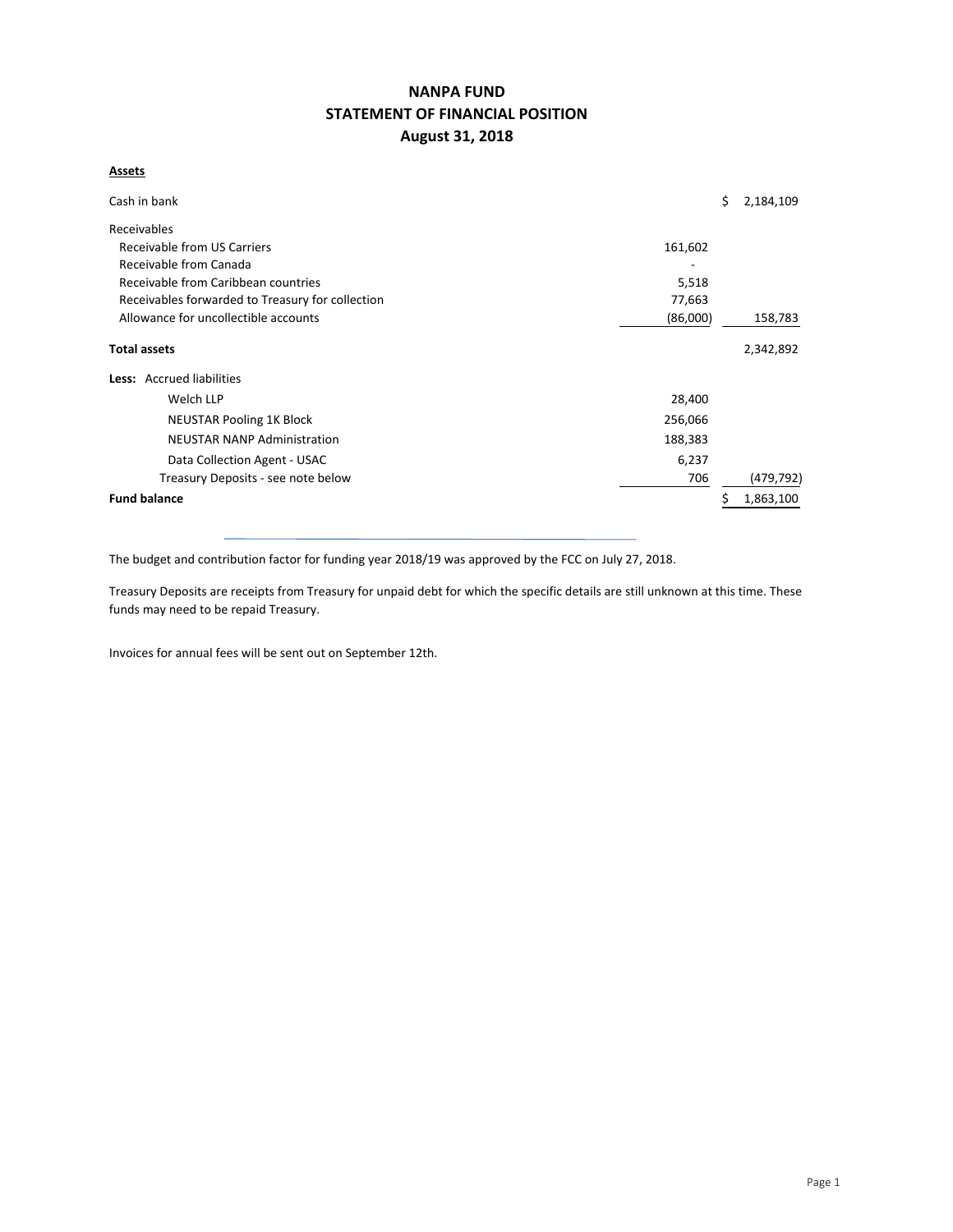#### **NANP FUND FORECASTED STATEMENT OF CHANGES IN FUND BALANCE OCTOBER 2017 TO SEPTEMBER 2018**

|                                          |        |           | Actual         |               |            |            |           |               |            |                  |               | <b>Budget</b> |                          |              | <b>Variance between</b> |                                                |
|------------------------------------------|--------|-----------|----------------|---------------|------------|------------|-----------|---------------|------------|------------------|---------------|---------------|--------------------------|--------------|-------------------------|------------------------------------------------|
|                                          |        | Oct-17    | <b>Nov-17</b>  | <b>Dec-17</b> | Jan-18     | Feb-18     | Mar-18    | Apr-18        | $May-18$   | <b>Jun-18</b>    | <b>Jul-18</b> | Aug-18        | $Sep-18$                 | <b>Total</b> | <b>Budget</b>           | forecasted results and<br>budget at Sept 30/18 |
| Revenue                                  |        |           |                |               |            |            |           |               |            |                  |               |               |                          |              |                         |                                                |
| <b>International Contributions</b>       |        |           |                |               |            |            |           |               |            |                  |               |               |                          |              |                         |                                                |
| Canada                                   | (1)    | 19,433    | 9,716          | 9,717         | 9,717      | 9,716      | 9,716     | 9,716         | 9,716      | 9,716            | 9,716         | 9,717         |                          | 116,596      | 116,596                 | $\sim$                                         |
| Caribbean countries                      | (1)    | 24,429    | $\sim 10^{-1}$ | $\sim$        | $\sim$     | $\sim$     | $\sim$    | $\sim$ $\sim$ | $\sim 100$ | $\sim$           | $\sim 100$    | $\sim$        | $\sim$                   | 24,429       | 24,429                  |                                                |
| <b>Total International Contributions</b> |        | 43,862    | 9,716          | 9,717         | 9,717      | 9,716      | 9,716     | 9,716         | 9,716      | 9,716            | 9,716         | 9,717         | $\sim$                   | 141,025      | 141,025                 | $\sim$                                         |
| Domestic Contributions - US carriers     | (1)    | 5,718,956 | 184,162        | 183,850       | 178,191    | 354,142    | 150,876   | 152,907       | 154,515    | 167,717          | 156,908       | 160,508       | $\overline{\phantom{a}}$ | 7,562,732    | 7,506,473               | 56,259                                         |
| Late filing fees for Form 499A           | (2)    | (200)     | $\sim 100$     | 200           | 100        | (200)      | 300       | 700.00        | 600.00     | $\sim$ 100 $\mu$ | 400.00        | 600.00        | 65,000                   | 67,500       | 65,000                  | 2,500                                          |
| Interest income                          | (3)    | 1,174     | 1,765          | 1,811         | 2,086      | 3,123      | 2,509     | 3,323         | 2,926      | 2,807            | 2,654         | 2,268         | 416                      | 26,862       | 5,000                   | 21,862                                         |
| <b>Total revenue</b>                     |        | 5,763,792 | 195,643        | 195,578       | 190,094    | 366,781    | 163,401   | 166,646       | 167,757    | 180,240          | 169,678       | 173,093       | 65,416                   | 7,798,119    | 7,717,498               | 80,621                                         |
| <b>Expenses</b>                          |        |           |                |               |            |            |           |               |            |                  |               |               |                          |              |                         |                                                |
| <b>NANPA Administration</b>              | (4)    | 187,332   | 188,789        | 187,332       | 187,332    | 188,562    | 187,332   | 187,332       | 188,876    | 255,545          | 187,743       | 188,383       | 195,484                  | 2,330,042    | 2,420,813               | (90, 771)                                      |
| 1K Block Pooling                         | (5)    | 255,804   | 257,795        | 254,315       | 303,465    | 257,581    | 282,672   | 255,205       | 260,343    | 263,777          | 255,674       | 256,066       | 258,989                  | 3,161,686    | 3,199,475               | (37, 789)                                      |
| Pooling Change Order 3 B                 |        |           |                |               |            |            |           |               |            |                  |               |               |                          |              |                         |                                                |
| - CLIN 15                                | (5)(a) | 211,750   | 211,750        | $\sim$        | $\sim$     |            |           | $\sim$        | $\sim$     |                  |               |               |                          | 423,500      | 423,500                 |                                                |
| - CLIN 16                                | (5)(b) | 2,052     | 2,679          | $\sim$        |            |            |           |               |            |                  |               |               |                          | 4,731        | 14,535                  | (9,804)                                        |
| - CLIN 17                                | (5)(b) | $\sim$    | $\sim$         | 43,333        | 43,333     | 43,333     | 43,333    | 43,333        | 43,333     | 43,333           |               |               |                          | 303,331      | 303,331                 |                                                |
| Pooling Change Order #6                  | (5)(c) | $\sim$    | $\sim$         | $\sim$        | $\sim$     | $\sim$     | $\sim$    | $\sim$        | $\sim$     | $\sim$           |               |               | 20,053                   | 20,053       |                         | 20,053                                         |
| Pooling Change Order #7                  | (5)(d) | $\sim$    |                | $\sim$        |            |            |           | $\sim$        | $\sim$     |                  |               |               | 37,333                   | 37,333       |                         | 37,333                                         |
| <b>Billing and Collection</b>            |        |           |                |               |            |            |           |               |            |                  |               |               |                          |              |                         |                                                |
| Welch LLP                                | (6)    | 28,410    | 28,410         | 28,410        | 28,410     | 28,410     | 28,410    | 28,410        | 28,400     | 28,400           | 28,400        | 28,400        | 28,400                   | 340,870      | 340,920                 | (50)                                           |
| Data Collection Agent                    | (7)    | 6,843     | 6,927          | 5,798         | 7,113      | 6,253      | 6,593     | 6,462         | 6,818      | 6,666            | 6,599         | 6,535         | 6,451                    | 79,058       | 74,844                  | 4,214                                          |
| <b>Annual Operations Audit</b>           | (8)    | $\sim$    | $\sim$         | $\sim$        | 47,000     | $\sim$     | $\sim$    | $\sim$        | $\sim$     | $\sim$           | $\sim$        |               |                          | 47,000       | 47,000                  |                                                |
| <b>Bank Charges</b>                      | (9)    | 4,346     | 7,194          | 3,729         | 3,026      | 2,803      | 2,362     | 2,861         | 2,549      | 1,501            | 1,940         | 2,058         | 3,166                    | 37,535       | 38,000                  | (465)                                          |
| <b>Carrier Audits</b>                    | (10)   | $\sim$    | $\sim$         | $\sim$        | $\sim$     | $\sim$ $-$ | $\sim$    | $\sim$        | $\sim$     | $\sim$           | $\sim$        | $\sim$        |                          |              | 200,000                 | (200,000)                                      |
| Bad debt expense                         | (11)   | (5, 522)  | (6, 919)       | 32,260        | 6,680      | (302)      | (871)     | 544           | (12, 258)  | 335              | 1,998         | (1,879)       | 3,333                    | 17,399       | 40,000                  | (22, 601)                                      |
| <b>Total expenses</b>                    |        | 691,015   | 696,625        | 555,177       | 626,359    | 526,640    | 549,831   | 524,147       | 518,061    | 599,557          | 482,354       | 479,563       | 553,209                  | 6,802,538    | 7,102,418               | (299, 880)                                     |
| Net revenue (expenses)                   |        | 5,072,777 | 500,982)       | 359,599)      | 436,265) ( | 159,859)   | 386,430)  | 357,501) (    | 350,304)   | 419,317)         | 312,676)      | 306,470) (    | 487,793)                 | 995,581      | 615,080                 | 380,501                                        |
| <b>Opening fund balance</b>              |        | 379,726   | 5,452,503      | 4,951,521     | 4,591,922  | 4,155,657  | 3,995,798 | 3,609,368     | 3,251,867  | 2,901,563        | 2,482,246     | 2,169,570     | 1,863,100                | 379,726      | 384,920                 | (5, 194)                                       |
| <b>Closing fund balance</b>              |        | 5,452,503 | 4,951,521      | 4,591,922     | 4,155,657  | 3,995,798  | 3,609,368 | 3,251,867     | 2,901,563  | 2,482,246        | 2,169,570     | 1,863,100     | 1,375,307                | 1,375,307    | 1,000,000               | 375,307                                        |
| Fund balance makeup:                     |        |           |                |               |            |            |           |               |            |                  |               |               |                          |              |                         |                                                |
| Contingency                              |        | 1,000,000 | 1,000,000      | 1,000,000     | 1,000,000  | 1,000,000  | 1,000,000 | 1,000,000     | 1,000,000  | 1,000,000        | 1,000,000     | 1,000,000     | 1,000,000                | 1,000,000    | 1,000,000               |                                                |
| Surplus                                  |        | 4,452,503 | 3,951,521      | 3,591,922     | 3,155,657  | 2,995,798  | 2,609,368 | 2,251,867     | 1,901,563  | 1,482,246        | 1,169,570     | 863,100       | 375,307                  | 375,307      |                         |                                                |
|                                          |        | 5.452.503 | 4.951.521      | 4,591,922     | 4.155.657  | 3.995.798  | 3.609.368 | 3,251,867     | 2.901.563  | 2.482.246        | 2.169.570     | 1.863.100     | 1.375.307                | 1.375.307    | 1.000.000               |                                                |
|                                          |        |           |                |               |            |            |           |               |            |                  |               |               |                          |              |                         |                                                |

**(1)** The US carrier contributions for the period from October 2017 to September 2018 and the International contributions are based upon actual billings.

(2) These fees represent the \$100 late filing fee charged to those companies that do not file the Form 499A by the due date.

**(3)** Interest income projections are estimates

(4) The NANPA Administration contract expires July 8, 2017. The cost for NANPA administration is an estimate based on the last option year plus a 3% increase. The percentage represents the average yearly increase over the contract. It also includes the cost of change order #7 of \$68,120. The budget had allowed for \$75,000 for this change order

(5) The 1K Block Pooling Administration contract expires July 14, 2017. The cost for Pooling Administration is provided for based on the amount provided in the final option year of the contract. The costs included anticipa

(5)(a) CLIN 15 is for the period March 22 to November 22, 2017 a cost of \$748,500. \$325,000 will be billed evenly between April and September 2017 with the remaining balance to be billed in the 2017/18 period.

**(5)(b)** CLIN 16 is for the period July 31 to November 24, 2017 and is not to exceed \$29,070. Budgeted for evenly over the months of August to November 2017

**(5)(b)** CLIN 17 is for the period November 24, 2017 to June 30, 2018 at \$43,333/month <sup>50</sup>

**(5)(c)**Pooling CO #6 addresses INC changes to the Thousands‐Block Pooling Administration Guidelines (4,214)

(5)(d) Pooling CO #7 addresses INC changes to the Guidelines related to Pooling Administration activities when a code holder voluntarily returns or abandons an NXX code. **(6)** The cost of B&C Agent is based on the contract with Welch LLP

**(7)** The expense for the Data Collection Agent is based on an allocation of costs by USAC.

**(8)** The expense for the annual operations audit performed by Ernst & Young LLP is based on the quote given.

**(9)** Bank fees are an expense to the Fund.

**(10)** The budget allowed \$200,000 for carrier audits. Per the FCC, this will not be expended during this funding period.

**(11)**  The bad debt expense includes all additional accounts considered potentially uncollectible at August 31, 2018.

#### **Assumptions: Reconciliation of forecast at September 30, 2018 to budget**

| Budgeted fund balance at September 30, 2018 - contingency                                                                                          | 1,000,000 |
|----------------------------------------------------------------------------------------------------------------------------------------------------|-----------|
| Decrease in opening fund balance between budget period and actual                                                                                  | (5, 194)  |
| Additional billings over estimate from budget                                                                                                      | 56,259    |
| Late filing fees (reversal) for Form 499A                                                                                                          | 2,500     |
| Underestimate of interest earned to date compared to budget                                                                                        | 21,862    |
| Pooling change order 3B -difference between budget and actual                                                                                      | 9,804     |
| NANP Admin - difference between budget and actual contract extension and change<br>order #7 awarded and due to variable travel costs               | 90,771    |
| Decrease in B&C Agent costs                                                                                                                        | 50        |
| Data Collection fees - Adjustment to actual from budget                                                                                            | (4, 214)  |
| Bad debts - Adjustment to actual from budget                                                                                                       | 22,601    |
| IK Block Pooling - difference between budget and actual contract awarded due to variable<br>travel costs and lower amount paid for change order #4 | 37,789    |
| Pooling change orders #6 and #7                                                                                                                    | (57, 386) |
| Carrier audits that will not be performed                                                                                                          | 200,000   |
| Operations Audit - Adjustment to actual from budget                                                                                                |           |
| Bank fees - Variance between actual and budget                                                                                                     | 465       |
| Forecasted fund balance at September 30, 2018                                                                                                      | 1,375,307 |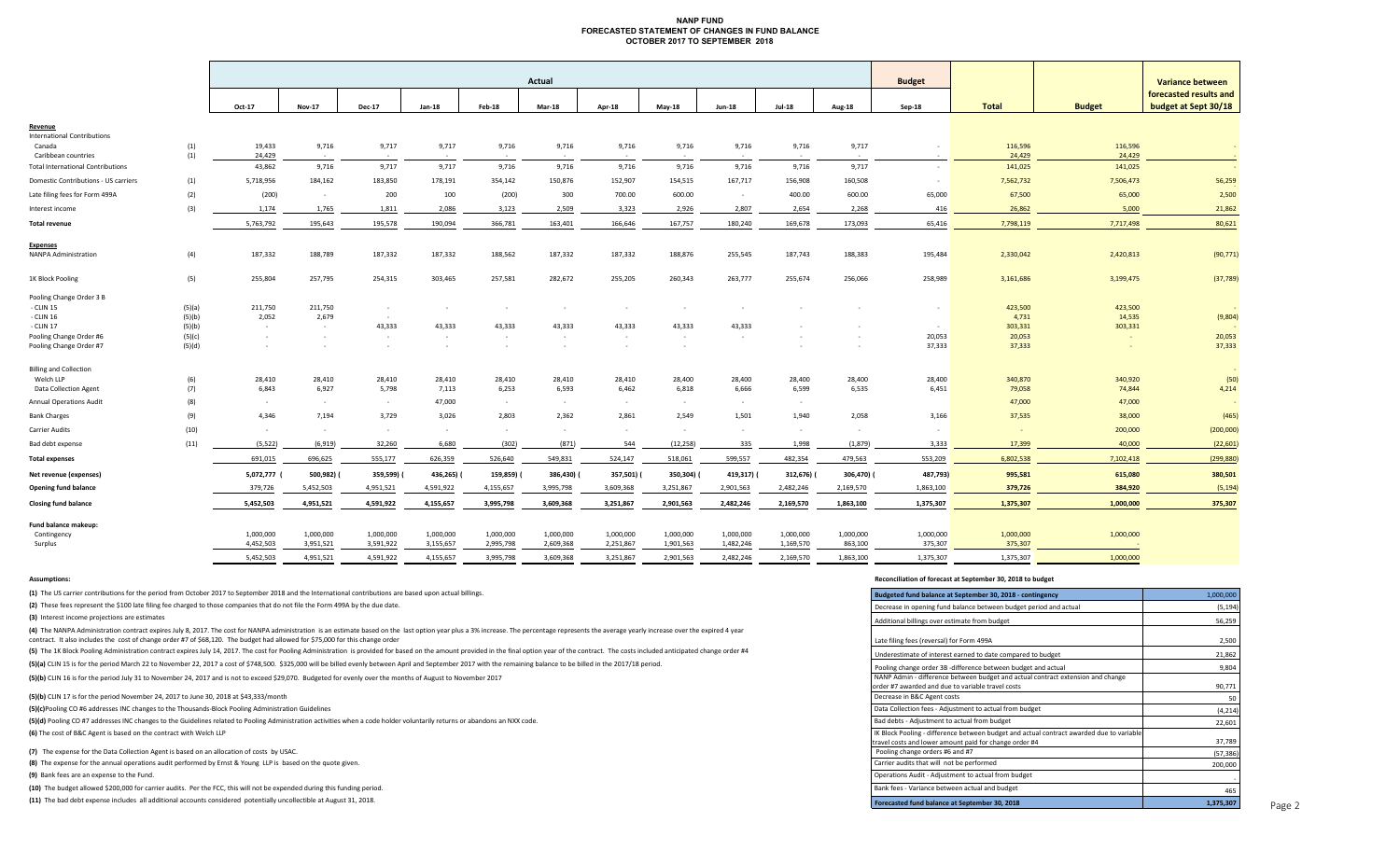#### **NANPA FUND FORECASTED STATEMENT OF CHANGES IN FUND BALANCE OCTOBER 2018 TO SEPTEMBER 2019**

|                                              |      |                          |                          |               |                |               |            | <b>Projection based on budget</b> |                          |                          |               |                             |           |
|----------------------------------------------|------|--------------------------|--------------------------|---------------|----------------|---------------|------------|-----------------------------------|--------------------------|--------------------------|---------------|-----------------------------|-----------|
|                                              |      | Oct-18                   | <b>Nov-18</b>            | <b>Dec-18</b> | Jan-19         | <b>Feb-19</b> | Mar-19     | Apr-19                            | May-19                   | Jun-19                   | <b>Jul-19</b> | <b>Aug-19</b>               | Sep-19    |
| <b>Projected Revenue</b>                     |      |                          |                          |               |                |               |            |                                   |                          |                          |               |                             |           |
| <b>International Contributions</b><br>Canada | (1)  | 9,143                    | 9,143                    | 9,143         | 9,143          | 9,143         | 9,143      | 9,143                             | 9,143                    | 9,143                    | 9,143         | 9,143                       | 9,144     |
| Caribbean countries                          | (1)  | 23,036                   | $\sim$                   | $\sim$        | $\sim$         |               |            |                                   |                          | $\sim$                   |               | $\sim$                      |           |
| <b>Total International Contributions</b>     |      | 32,179                   | 9,143                    | 9,143         | 9,143          | 9,143         | 9,143      | 9,143                             | 9,143                    | 9,143                    | 9,143         | 9,143                       | 9,144     |
| Domestic Contributions - US carriers         | (1)  | 4,412,912                | 118,160                  | 118,160       | 118,160        | 118,160       | 118,160    | 118,160                           | 118,160                  | 118,160                  | 118,160       | 118,160                     | 118,160   |
| Late filing fees for Form 499A               | (2)  |                          | $\overline{\phantom{a}}$ |               | $\overline{a}$ |               |            |                                   | $\overline{\phantom{a}}$ | $\overline{\phantom{a}}$ |               |                             | 66,000    |
| Interest income                              | (3)  | 500                      | 500                      | 500           | 500            | 500           | 500        | 500                               | 500                      | 500                      | 500           | 500                         | 500       |
| Total projected revenue                      |      | 4,445,591                | 127,803                  | 127,803       | 127,803        | 127,803       | 127,803    | 127,803                           | 127,803                  | 127,803                  | 127,803       | 127,803                     | 193,804   |
| <b>Projected Expenses</b>                    |      |                          |                          |               |                |               |            |                                   |                          |                          |               |                             |           |
| <b>NANPA Administration</b>                  | (4)  | 189,832                  | 189,832                  | 189,832       | 189,832        | 189,832       | 189,832    | 189,832                           | 189,832                  | 189,832                  | 189,832       | 189,832                     | 189,832   |
| 1K Block Pooling                             | (5)  | 258,989                  | 258,989                  | 258,989       | 258,989        | 258,989       | 258,989    | 258,989                           | 258,989                  | 258,989                  | 258,989       | 258,989                     | 258,988   |
| <b>Billing and Collection</b>                |      |                          |                          |               |                |               |            |                                   |                          |                          |               |                             |           |
| Welch LLP                                    | (6)  | 28,410                   | 28,410                   | 28,410        | 28,410         | 28,410        | 28,410     | 28,410                            | 28,410                   | 28,410                   | 28,410        | 28,410                      | 28,410    |
| Data Collection Agent - USAC                 | (7)  | 6,500                    | 6,500                    | 6,500         | 6,500          | 6,500         | 6,500      | 6,500                             | 6,500                    | 6,500                    | 6,500         | 6,500                       | 6,500     |
| <b>Annual Operations Audit</b>               | (8)  | $\overline{\phantom{a}}$ | $\sim$                   | $\sim$        | 48,000         | $\sim$        | $\sim$     | $\sim$                            | $\sim$                   | $\sim$                   |               | $\mathcal{L}_{\mathcal{A}}$ |           |
| <b>Bank Charges</b>                          | (9)  | 3,167                    | 3,167                    | 3,167         | 3,167          | 3,167         | 3,167      | 3,167                             | 3,167                    | 3,166                    | 3,166         | 3,166                       | 3,166     |
| Carrier Audits                               | (10) |                          | $\sim$                   | $\sim$        | $\sim$         | 200,000       | $\sim$     | $\overline{\phantom{a}}$          | $\overline{\phantom{a}}$ | $\overline{\phantom{a}}$ |               | $\overline{\phantom{a}}$    |           |
| Bad debt expense (recovery)                  | (11) | 3,334                    | 3,334                    | 3,334         | 3,334          | 3,333         | 3,333      | 3,333                             | 3,333                    | 3,333                    | 3,333         | 3,333                       | 3,333     |
| <b>Total projected expenses</b>              |      | 490,232                  | 490,232                  | 490,232       | 538,232        | 690,231       | 490,231    | 490,231                           | 490,231                  | 490,230                  | 490,230       | 490,230                     | 490,229   |
| Projected Net revenue (expenses)             |      | 3,955,359                | 362,429) (               | 362,429) (    | 410,429) (     | 562,428)      | 362,428) ( | 362,428)                          | 362,428) (               | 362,427) (               | 362,427) (    | 362,427) (                  | 296,425)  |
| <b>Projected Opening fund balance</b>        |      | 1,375,307                | 5,330,666                | 4,968,237     | 4,605,808      | 4,195,379     | 3,632,951  | 3,270,523                         | 2,908,095                | 2,545,667                | 2,183,240     | 1,820,813                   | 1,458,386 |
| <b>Projected Closing fund balance</b>        |      | 5,330,666                | 4,968,237                | 4,605,808     | 4,195,379      | 3,632,951     | 3,270,523  | 2,908,095                         | 2,545,667                | 2,183,240                | 1,820,813     | 1,458,386                   | 1,161,961 |
| Projected Fund balance makeup:               |      |                          |                          |               |                |               |            |                                   |                          |                          |               |                             |           |
| Contingency                                  |      | 1,000,000                | 1,000,000                | 1,000,000     | 1,000,000      | 1,000,000     | 1,000,000  | 1,000,000                         | 1,000,000                | 1,000,000                | 1,000,000     | 1,000,000                   | 1,000,000 |
| Surplus                                      |      | 4,330,666                | 3,968,237                | 3,605,808     | 3,195,379      | 2,632,951     | 2,270,523  | 1,908,095                         | 1,545,667.00             | 1,183,240                | 820,813       | 458,386                     | 161,961   |
|                                              |      | 5,330,666                | 4,968,237                | 4,605,808     | 4,195,379      | 3,632,951     | 3,270,523  | 2,908,095                         | 2,545,667                | 2,183,240                | 1,820,813     | 1,458,386                   | 1,161,961 |

#### **Assumptions:**

**(1)** The contribution for October 2018 ‐ September 2019 is based on proposed billings.

**(2)** These estimated fees represent the \$100 late filing fee charged to those companies that do not file the Form 499A by the due date.

**(3)** Interest income projections are estimates

**(4)** The NANPA Administration contract expired July 8, 2017. The cost for NANPA administration is an estimate based on the last option year.

**(5)** The 1K Block Pooling Administration contract expired July 14, 2017. The cost for Pooling Administration is provided for based on the amount provided in the final option year of the contract.

**(6)** The cost of B&C Agent is based on the expected contract cost of \$28,410 per month

**(7)**  The expense for the Data Collection Agent is based on estimate of costs by USAC.

**(8)**  The cost of the annual operations audit is based on the cost of the prior year's history of billing from Ernst & Young LLP.

**(9)** Bank fees are an expense to the Fund and are estimated based on prior years' history.

**(10)** The budget allowed \$200,000 for carrier audits.

**(11)**  The bad debt expense covers all accounts considered potentially uncollectible for fees billed for the 2018‐19 funding year.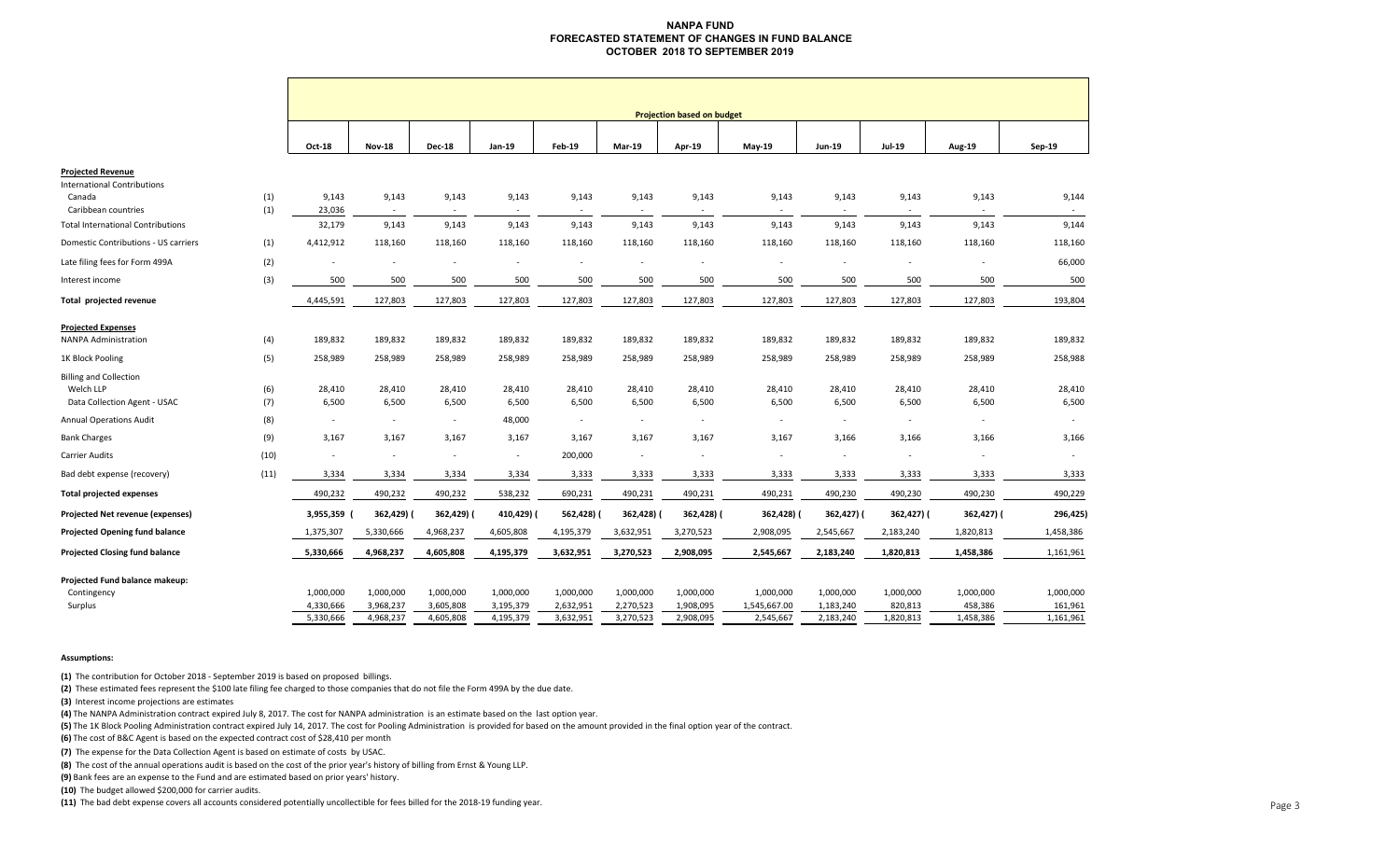# **Deliverables Report**

## **Distributing invoices**

The monthly invoices for carriers were emailed/mailed on August 13<sup>th</sup>.

#### **Processing Payments**

Payment information from the lockbox service at Mellon Bank is downloaded on a daily basis. The deposit information is recorded daily.

## **Late/Absent Payments**

Statement of accounts were emailed/mailed on August 13<sup>th</sup> to all carriers with overdue balances. 14 carriers were sent statements.

## **FCC Red Light Notices**

At a minimum, an updated red light report is posted to the FCC server for processing once a week. When required, additional updates are posted.

#### **Helpdesk Queries**

All queries are directed to a helpdesk voicemail inbox or email inbox. The details of the query are documented in an Access database. The date, Filer ID, nature of query, name of person making the request, who responded to query and the resolution date. In August 6 calls and 10 emails were received which is comparable to the prior year. Most queries are about requesting copies of invoices, how to make changes to their email billing address, notification about closing their business, asking what the invoice was for or asking how to make a payment.

## **Staffing Changes**

There have been no changes to staffing this month.

#### **Contract Renewal**

The Billing and Collection Agent contract was awarded to Welch LLP in April 2018. The contract is for a 5 year period from May 1, 2018 to April 30, 2023.

## **Status of Audits**

**FCC Audit:** We were given a listing by the auditors of the required documents and the due dates. We have been providing the FCC auditors with all of the documents by the required dates.

**Independent Audit:** The independent audit by Ernst & Young LLP of the financial statements and specified procedures will commence sometime near the end of November.

**IPERIA:** Annual risk assessment analysis completed and sent to the FCC and auditors in May, as well as the Entity Level Assessment as required by OMB Circular A-123. Testing and reporting for improper payments will take place at the end of September .

#### **Accounts Receivable**

We did not receive any funds in August from Treasury for debts collected.